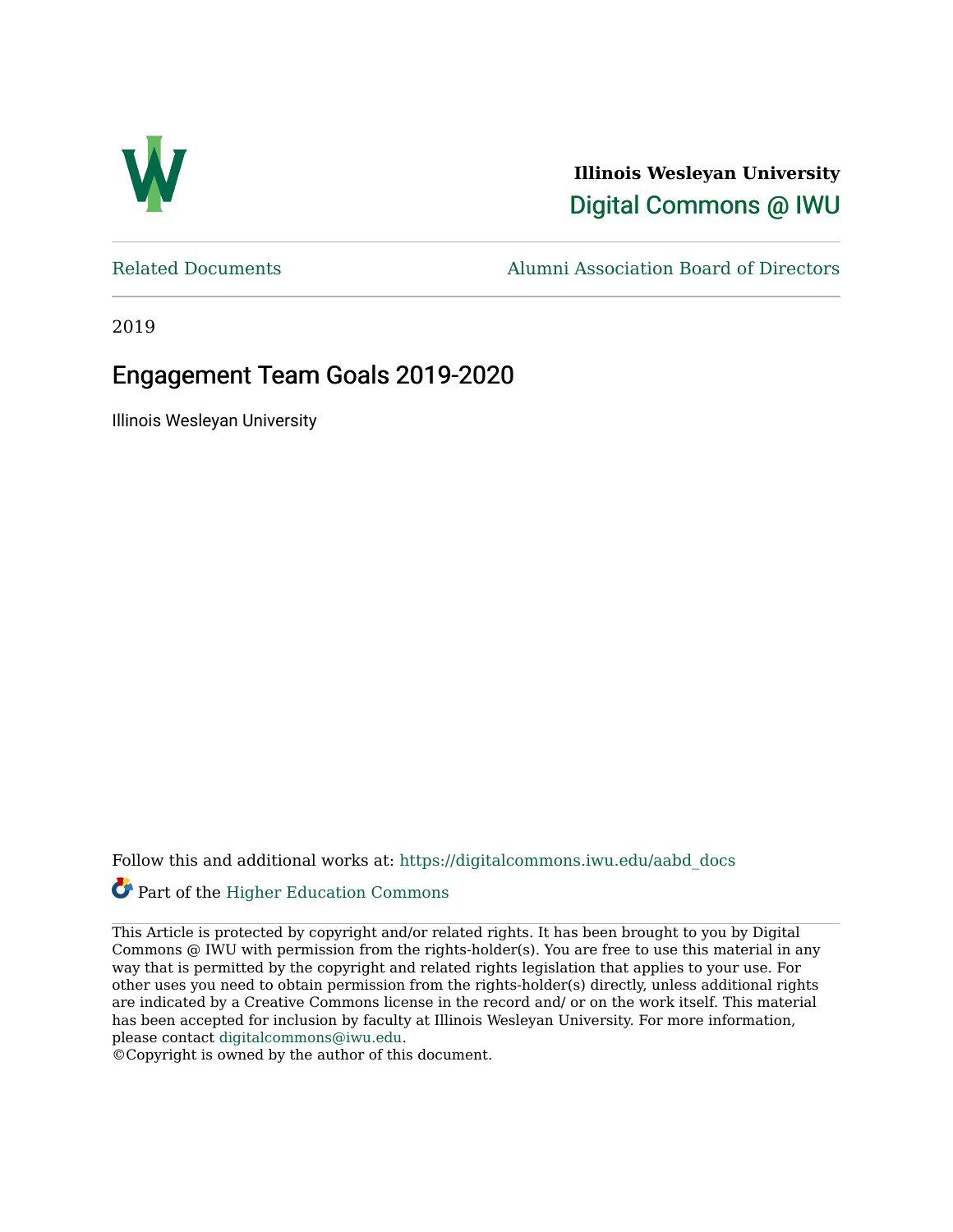# **ILLINOIS WESLEYAN ENGAGEMENT TEAM**

**Vision:** With core values of excellence through education, communication, and community, the Office of Alumni Engagement develops programs and services that empower the Titan Community (alumni, students, parents, faculty, donors, and friends) to grow and strengthen relationships and build a legacy of service and investment in support of Illinois Wesleyan University.

**Mission:** The Office of Alumni Engagement in partnership with the Illinois Wesleyan University Alumni Association serves the Titan Community by creating meaningful opportunities for connection and philanthropy through purposeful experiences that increase engagement and participation which inspires loyalty to the University.

#### **Goals and Priorities**

Improve overall service to internal and external partners by offering assistance throughout the engagement process and being proactive in how opportunities are managed. We will focus on 1) Experience; 2) Volunteerism; 3) Communication; and 4) Philanthropy in tracking engagement.

- **1. Set administrative and programmatic infrastructure to support inclusive alumni engagement through full cycle of interaction**
	- a. Develop vision and mission with outline for alumni engagement model
	- b. Create process and procedure for alumni engagement model
	- c. Work with Advancement Operations to fully develop alumni engagement model for tracking and scoring alumni participation
	- d. Support on-campus partners in facilitation of alumni engagement
		- i. Meet with academic and administrative departments to outline partnership and alumni volunteer opportunities
		- ii. Create and manage ongoing programs to engage alumni
- **2. Partner with Alumni Association Board of Directors (AABD) to increase alumni involvement**
	- a. Align AABD structure, goals, and priorities with University and Engagement Team (where applicable)
	- b. Utilize AABD to advance conversation and improved involvement of alumni in University activities (where appropriate)
	- c. Encourage AABD to connect with a broader audience of alumni through affinity group and committee programming; and, in general interactions
	- d. Restructure regional programming to empower alumni volunteers with a focus in Illinois
	- e. Use AABD to garner more alumni participation in Admissions Recruitment program
	- f. Involve AABD in various annual giving programs to help improve alumni participation and support for the University